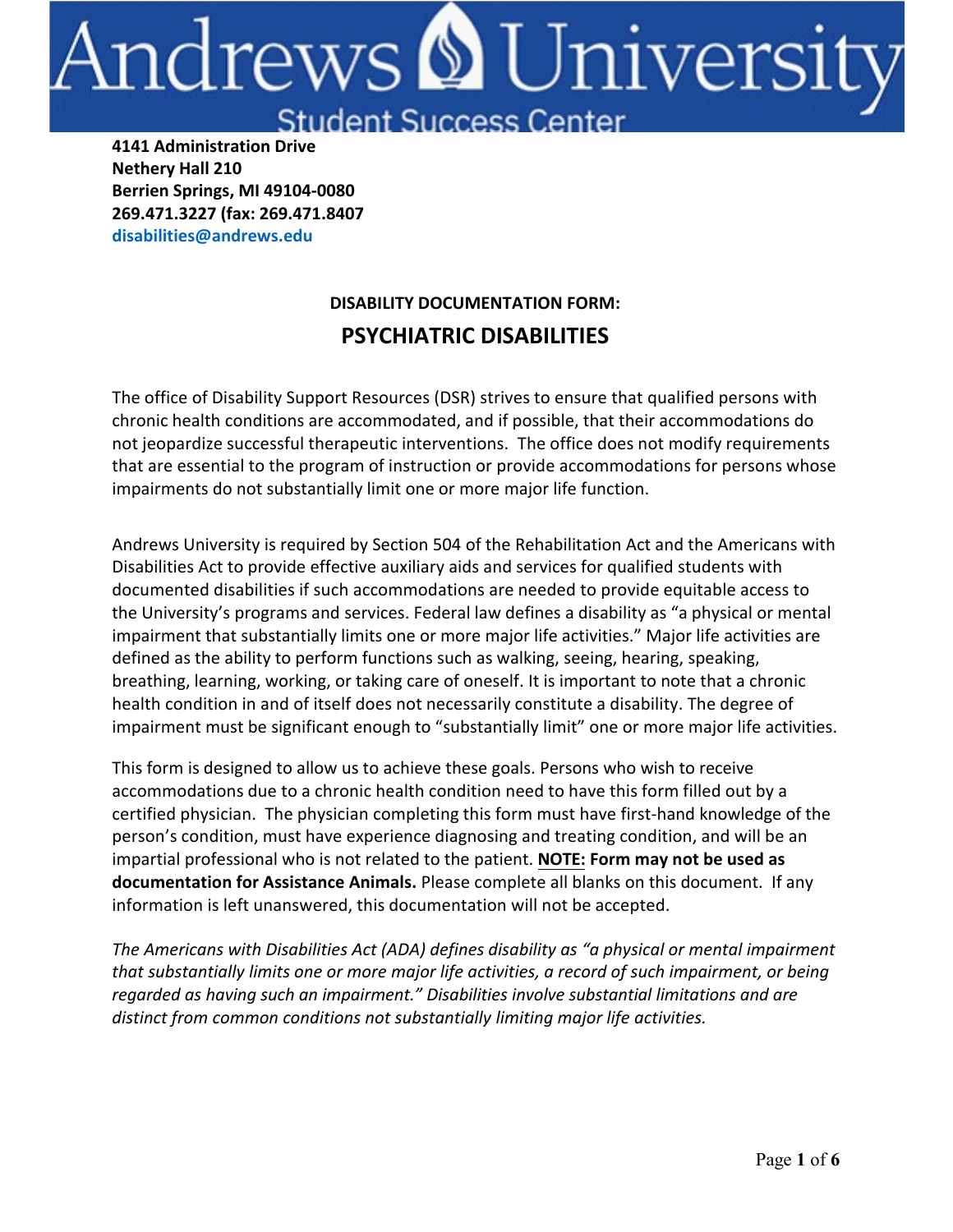## **Client Information (to be completed by the client)**

|  | Fax Area Code: (______) Fax Number _____________________ | Date of Birth: _______________________Client Student ID#: ______________________<br>Certifying Professional (to be completed by the certifying professional) |
|--|----------------------------------------------------------|--------------------------------------------------------------------------------------------------------------------------------------------------------------|

Office web address: \_\_\_\_\_\_\_\_\_\_\_\_\_\_\_\_\_\_\_\_\_\_\_\_\_\_\_\_\_\_\_\_\_\_\_\_\_\_\_\_\_\_\_\_\_\_\_\_\_\_\_\_\_\_\_\_\_\_\_\_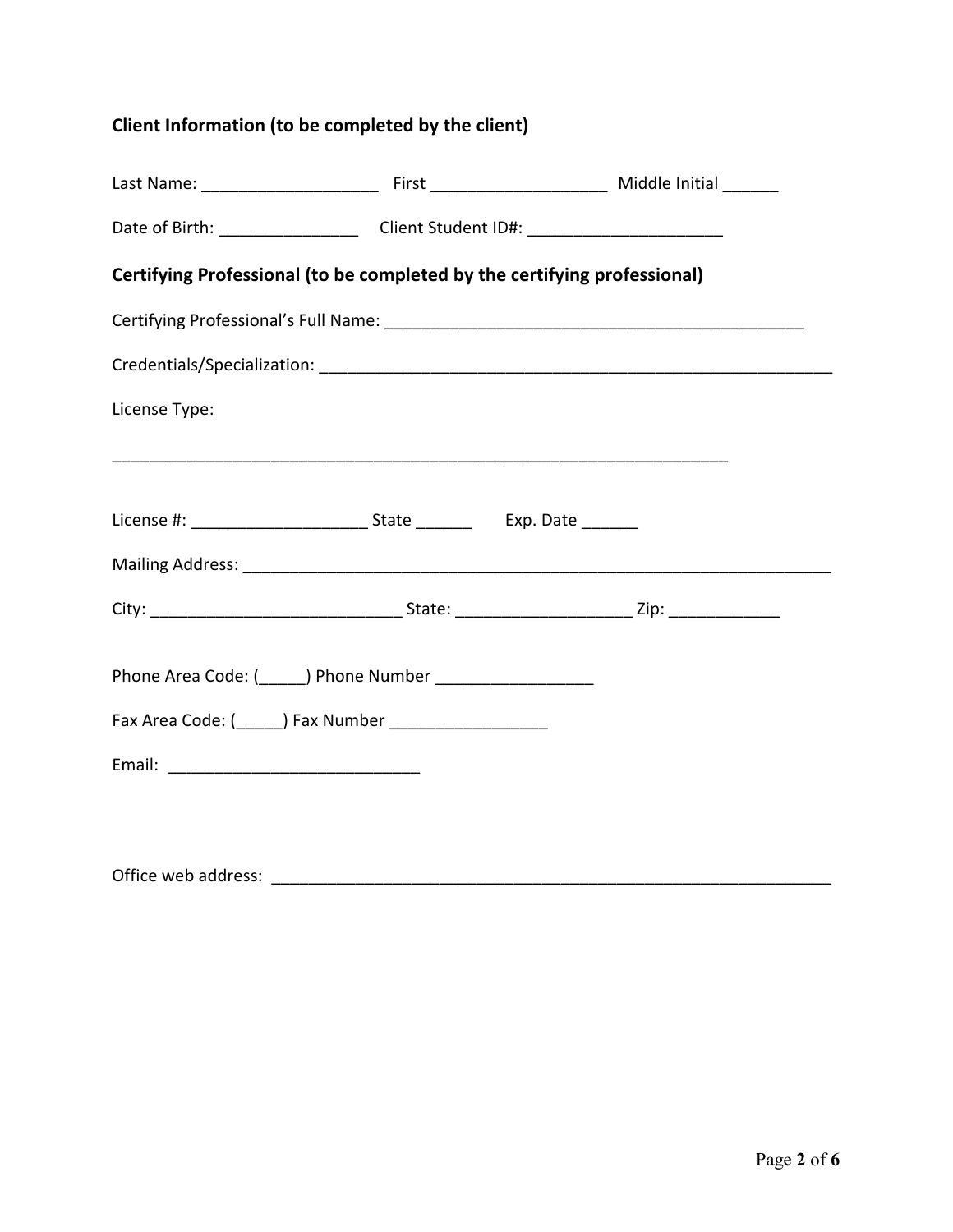**Diagnosis/Diagnoses**: Please include DSM or ICD Codes and name of condition(s)

| Date of onset: | Date of diagnosis: |  |
|----------------|--------------------|--|
|                |                    |  |
|                |                    |  |

#### **Diagnostic Tools: How did you arrive at your diagnosis/diagnoses? Please check any relevant items below and attach assessment(s) to this form:**   $\Pi$  Interviews with other persons

| <u>LE THEFVIEWS WILLI LITE CHEILE</u> | <b>THE VIEWS WILLI OLITEL DELSOITS</b> |
|---------------------------------------|----------------------------------------|
| $\Box$ Behavioral observations        | Developmental history                  |
| $\Box$ Psycho-educational testing     | Neuro-psychological testing            |

- 
- $\Box$  High School IEP/504 Plan  $\Box$  Self-rated or interviewed related scales
- $\Box$  Other

## **Prognosis**

Expected Duration of Primary Condition: **(Check One)**

☐ Permanent (check Permanent for conditions of 6 months or more with expected duration into the foreseeable future)

☐ Temporary (include expected duration and rationale for temporary status)

Characteristics of Limiting Condition(s): **(Check All That Apply)**

| $\Box$ Stable |  |  | $\Box$ Episodic $\Box$ Slow Progression $\Box$ Rapid Progression $\Box$ Improving |  |
|---------------|--|--|-----------------------------------------------------------------------------------|--|
|---------------|--|--|-----------------------------------------------------------------------------------|--|

Additional comments/information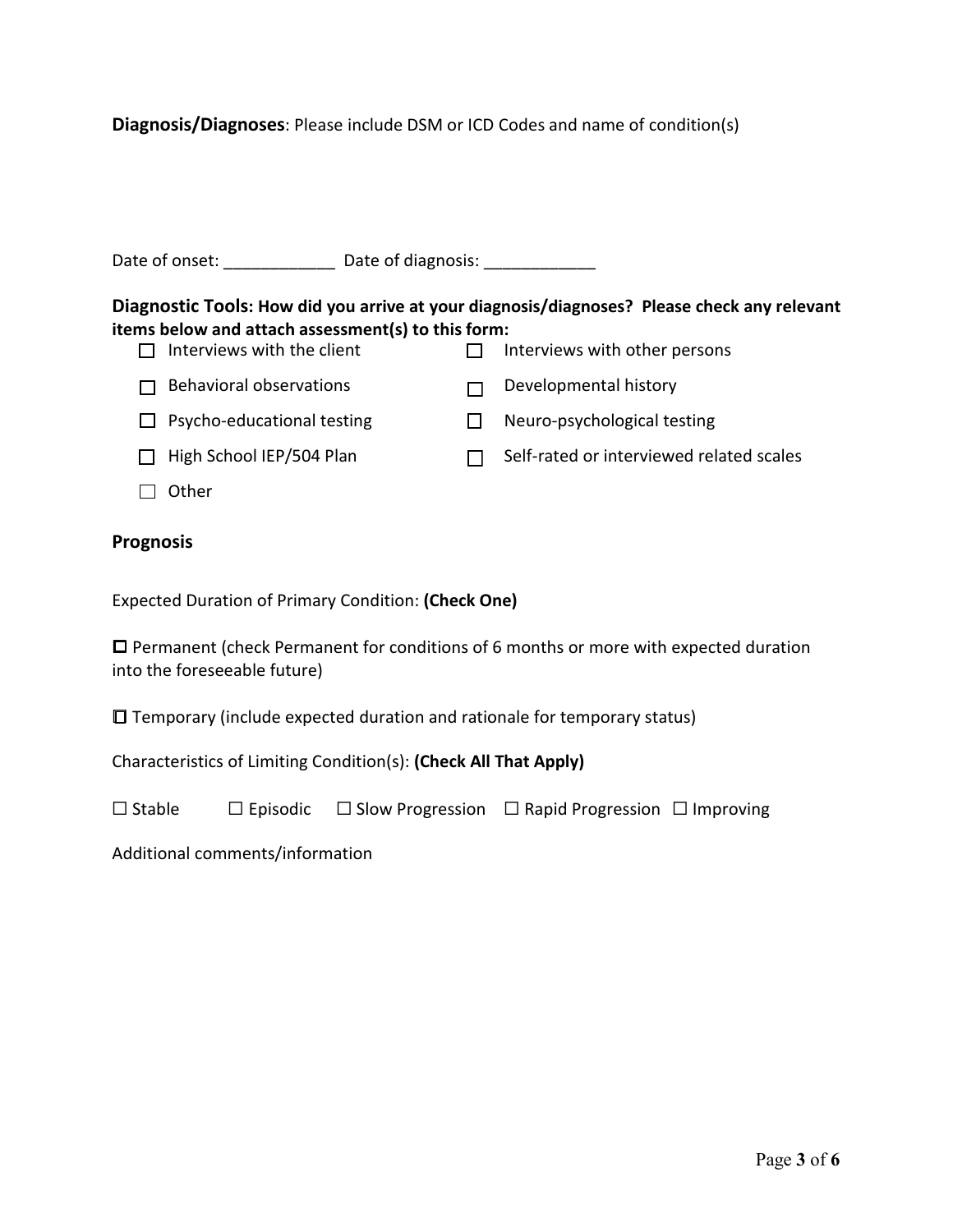### **Medication, Treatment, and Prescribed Aids**

What medication(s) are currently being used to address the diagnosis/diagnoses above? Fully describe impact of medication side-effects that may adversely affect the client's academic or workplace performance.

What treatment and prescribed aids (i.e. counseling, therapy, support groups) are currently being used to address the diagnosis/diagnoses above?

Is the client compliant with medication and prescribed aids as part of the treatment plan? If no, please explain:

Date of last appointment: \_\_\_\_\_\_\_\_\_\_\_\_\_\_\_\_\_\_\_\_\_\_\_\_\_\_\_\_\_\_\_\_\_\_\_\_\_\_\_\_\_\_\_\_\_\_\_\_\_\_\_\_\_\_\_\_\_

| $\square$ Weekly | $\Box$ Monthly                                | $\square$ Annually | $\square$ As needed |
|------------------|-----------------------------------------------|--------------------|---------------------|
|                  | How often does your client receive treatment? |                    |                     |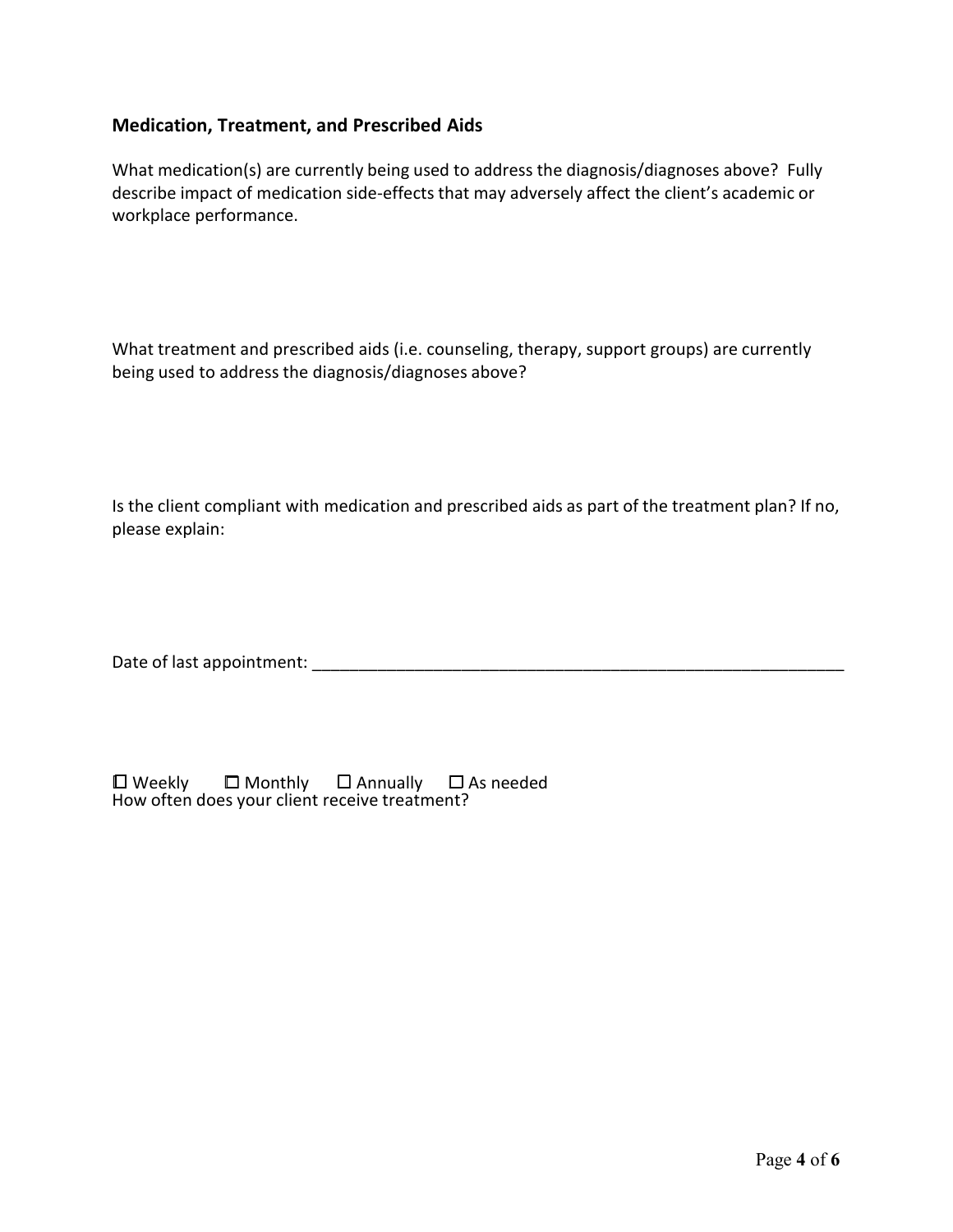## **Implications for Workplace or Academic/Student Life**

| <b>Major Life Activity</b>        | <b>Explanation of Impact</b><br>Please describe the impact of<br>your client's condition as it<br>applies to each major life activity | <b>Recommendations for</b><br><b>Accommodations and Services</b><br>Please provide specific<br>recommendations to address<br>impacted major life activities |
|-----------------------------------|---------------------------------------------------------------------------------------------------------------------------------------|-------------------------------------------------------------------------------------------------------------------------------------------------------------|
| Concentration                     |                                                                                                                                       |                                                                                                                                                             |
| Long Term Memory                  |                                                                                                                                       |                                                                                                                                                             |
| <b>Short Term Memory</b>          |                                                                                                                                       |                                                                                                                                                             |
| Sleeping                          |                                                                                                                                       |                                                                                                                                                             |
| Eating                            |                                                                                                                                       |                                                                                                                                                             |
|                                   |                                                                                                                                       |                                                                                                                                                             |
| Social Interactions               |                                                                                                                                       |                                                                                                                                                             |
| Self-Care                         |                                                                                                                                       |                                                                                                                                                             |
| Managing Internal<br>Distractions |                                                                                                                                       |                                                                                                                                                             |
| <b>Time Management</b>            |                                                                                                                                       |                                                                                                                                                             |
| Motivation                        |                                                                                                                                       |                                                                                                                                                             |
| <b>Stress Management</b>          |                                                                                                                                       |                                                                                                                                                             |